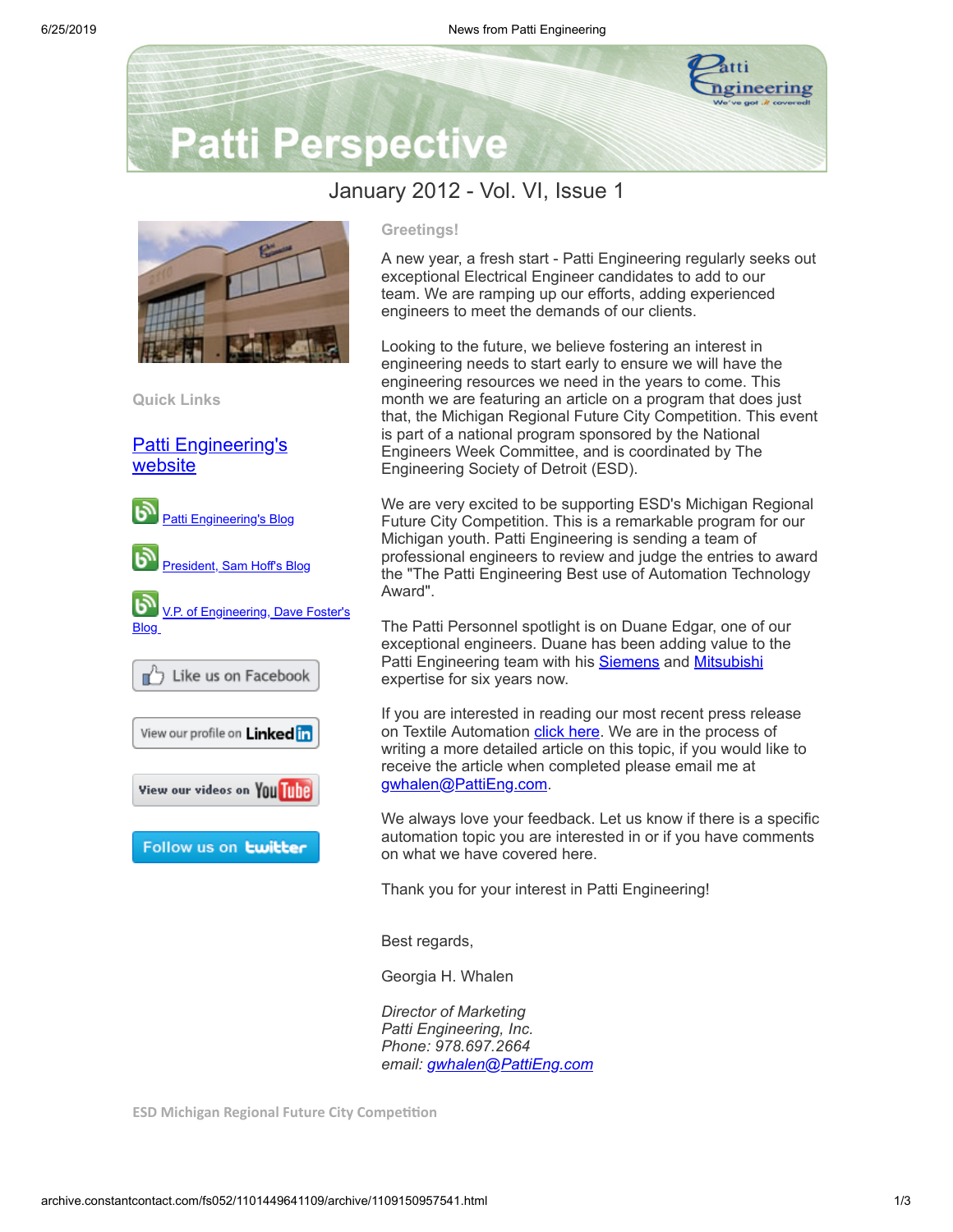

The Future City Competition challenges students to design a city of the future - and have fun doing it. This program was designed to promote technological literacy and engineering to sixth, seventh and eighth grade students. The program fosters an interest in math, science and engineering through hands-on, real world applications and helps students better understand the practical applications of mathematical and scientific principles.

From start to finish, volunteer professional engineers, scientist, teachers and parents mentor the student teams to build their city. Teamwork and creativity skills are developed as the students build computer and actual models, write essays and make presentations adhering to a set of rigorous standards. The middle school students are encouraged to confront real world issues in their futuristic cities, including: sustainability, social issues, health, medicine, transportation, and energy.

The Michigan Regional Future City Competition will take place January 30, 2012. In February, the winning team from each region competes at the national finals in Washington, DC. Each winning team receives an all expense-paid trip to Washington, DC, to compete in the finals.

## **2012 Challenge: "Fuel Your Future: Imagine New Ways to Meet Our Energy Needs and Maintain a Healthy Planet."**

The city must display residential, commercial and industrial areas, power plants, transportation systems, community services and communication systems. Other issues that must be addressed are environmental controls, traffic density, taxes and operating budgets.

Patti Engineering is very excited to be supporting the Engineering Society of Detroit's (ESD) Michigan Regional Future City Competition again this year. Patti Engineering is sending a team of professional engineers to review and judge the entries to award the "The Patti Engineering Best use of Automation Technology Award".

The young aspiring professional engineers must show how automation technology is incorporated into their design. They also must demonstrate an understanding of energy management, building automation systems, it systems and the need for control systems integration to make it all work together. The Future City Competition is an important educational tool for developing student interest in technology and engineering building a brighter future for America.

Sam Hoff, president of Patti Engineering, commented on the value of the Future City Competition, "This is a phenomenal program for our Michigan youth. We were very impressed with all of the displays at last year's competition, and choosing the single best use of automation technology was a difficult task. We are proud to support the Engineering Society of Detroit's efforts to inspire the next generation of Professional Engineers and we are looking forward to participating again this year."

The Future City Competition is a national program sponsored each year by the National Engineers Week Committee. The Engineering Society of Detroit (ESD) is the coordinator for the Michigan Regional Competition. More than 1000 students participated in the regional competition last year. What a great opportunity this is for us to give back to our community in a meaningful way.

Patti Engineering Phone: 1-800-852-0994 (US Only) (248) 364-3200